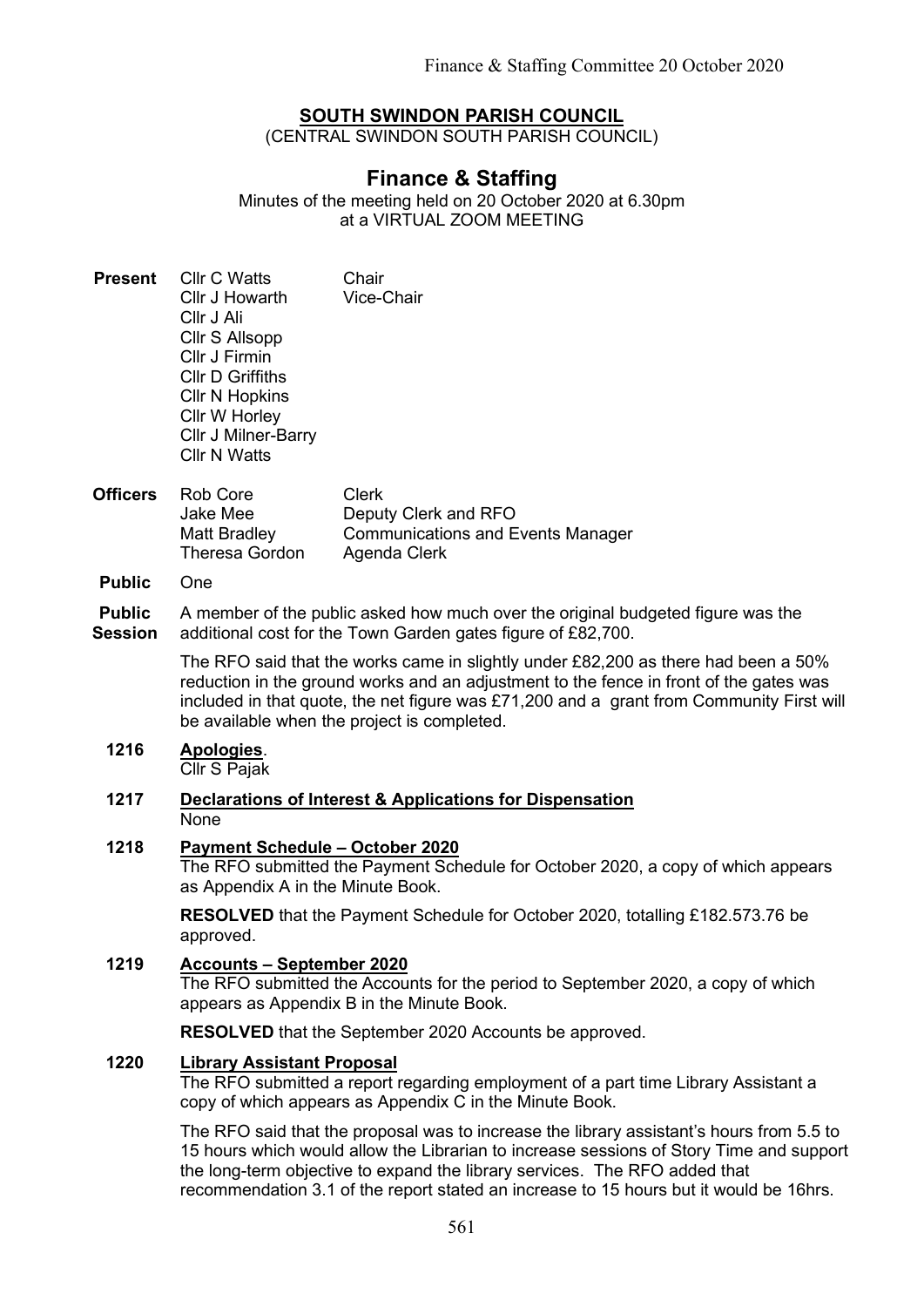Councillors J Milner-Barry and W Horley joined the meeting during this item.

## Recommendations:

3.1 To increase the FTE hours at the library from 5.5 to 16 hours. 3.2 To implement virtual Story Time sessions.

RESOLVED that amended recommendation 3.1 and recommendation 3.2 be approved.

#### 1221 Grant Application – Swindon Town Women's Football Club

The RFO submitted a grant application from the Swindon Town Women's Football Club a copy of which appears as Appendix D in the Minute Book.

The RFO said that the grants working party had supported the application.

RESOLVED that a grant of £1,000.00 be approved.

### 1222 Grant Application –Town Gardens Bowling Club Project

The RFO submitted a grant application from the Town Gardens Bowling Club a copy of which appears as Appendix E in the Minute Book

Councillors discussed the grant application and the benefit of the facility to members especially the elderly and noted that the club was actively working towards involving disabled and younger people. Councillors felt that the Parish youth worker could also help to involve more younger people in conjunction with the club.

RESOLVED that a grant of £1,000.00 be approved.

## 1223 Assets Working Party

The Chair of the Assets Working Party submitted a summary of Town Gardens Bowl survey costs a copy of which appears as Appendix F in the Minute Book.

The Chair said that it had been a long time since any work had been done at Town Gardens Bowl and an estimate for a survey of works had been obtained which would be used to inform estimates and any planning application the parish may subsequently apply for.

#### Recommendation:

To agree that the surveys at a total cost £9,012.00 be approved.

RESOLVED that the survey of works and total cost of £9,012.00 be approved

## 1224 Broadgreen Working Party

The Chair of the Broadgreen Working Party said that there had been no recent meetings, and none had been planned for the foreseeable future.

### **NOTED**

### 1225 Grants Working Party

The Chair of the Grants Working Party said that the applications approved at the current meeting had been discussed by the grants working party and there was nothing further to add.

### NOTED

## 1226 Recruitment/Staffing Working Party

The RFO gave an update for the Recruitment/Staffing Working Party a copy of which appears as Appendix G in the Minute Book

The RFO said that approval had previously been given for a finance assistant and one had now been recruited via an agency with a start date of 1<sup>st</sup> November 2020 it would be a temporary to permanent position. The RFO said that he will now have time to do more high level/medium term finance planning with the aim of making a strong structure for the Parish Council. A two-section staffing structure had been adopted from 1<sup>st</sup> November 2020 first section for administration and community services with 13 office-based staff and the second section for outside services with 29 staff based at the parish depot.